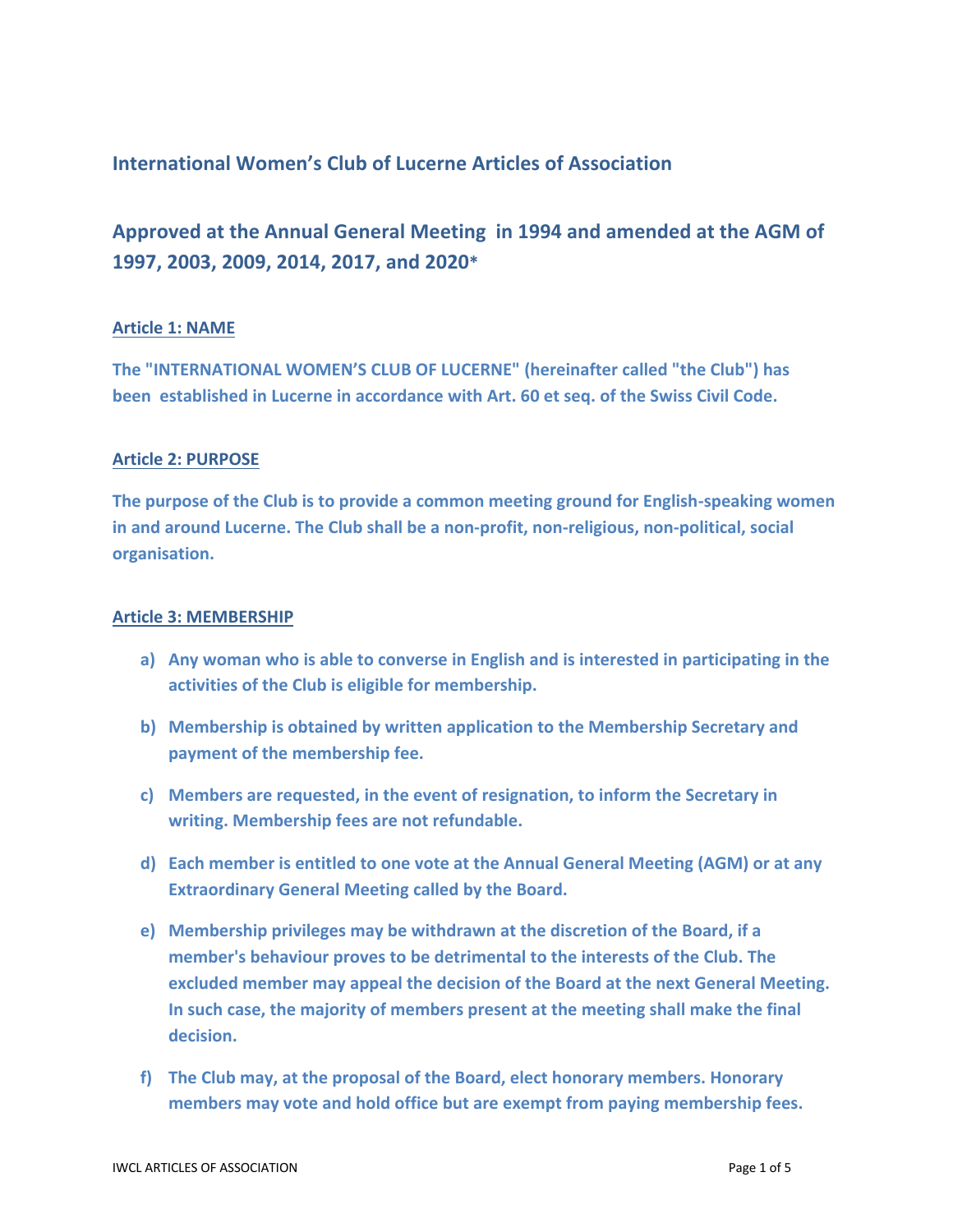### **Article 4: FINANCE**

- **a) All members shall pay an annual membership fee which shall be determined each year at the AGM.**
- **b) The financial year shall start on the 1st of June and end the following year on the 31st of May.**
- **c) The membership fee shall be paid within six weeks following the AGM. Non-payment of the membership fee within this period will result in the loss of the privileges of membership.**
- **d) An Auditor, who is not a Board member, shall be appointed at the AGM for the following financial year.**

# **Article 5: THE MEETING OF THE MEMBERS**

**Meetings of the Members are held at least once a year and shall be called by the Executive Board. An Extraordinary General Meeting may be called at any time at the discretion of the Board or upon receipt by the Board of a petition signed by at least ten percent of the total number of members, stating the reason for the requested Extraordinary General Meeting. An Extraordinary General Meeting shall be called with at least 30 days prior notice. The quorum for an Extraordinary General Meeting shall be ten percent of the total membership.**

- **a) An AGM shall be held once a year, not more than four months after the end of the Club's financial year. The invitation to the AGM shall be published in the Newsletter at least six weeks prior to the AGM and shall call for nominations of office.**
- **b) The order of business at the AGM shall include:**
	- **i) Amendments to and approval of the minutes of the previous AGM**
	- **ii) Reports of the President, Treasurer, Secretary, other officers, and of the Auditor**
	- **iii) Request for approval of the reports and statutory discharge of the responsibilities of the board members.**
	- **iv) Election of the new board members for the following year**
	- **v) Appointment of the Auditor for the following year**
	- **vi) Determination of the amount of the membership fee for the following year**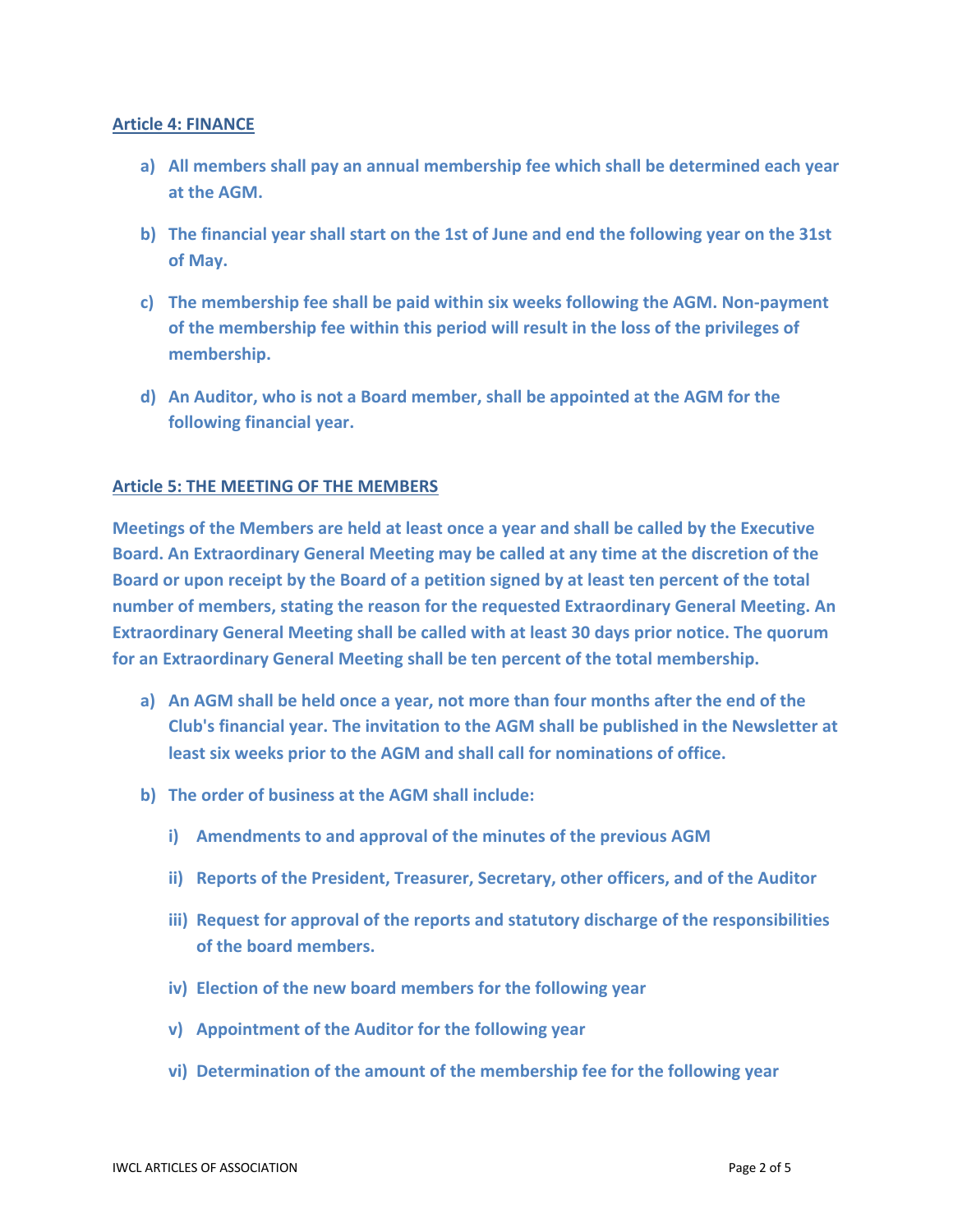- **vii) Dealing with and deciding on any business where a vote by the members is required.**
- **viii) Each member, including the board members, shall be entitled to one vote. The President shall also be entitled to one vote and shall, at her discretion, have a second decisive vote when a tie occurs.**
- **c) Voting by proxy is allowed, but each member shall not represent more than two members.**
- **d) Requests for matters to be included on the AGM agenda must be submitted in writing to the Board at least three weeks prior to the meeting.**
- **e) A quorum for the AGM shall be 10 % of the total membership.**

### **Article 6: THE EXECUTIVE BOARD**

- **a) The Executive Board shall conduct the business affairs of the Club and represent it with third parties.**
- **b) The Executive Board shall consist of at least four officers:**
	- **i) President**
	- **ii) Vice President**
	- **iii) Secretary**
	- **iv) Treasurer**
	- **v) and may have a Membership Secretary, Newsletter Editor and up to 5 other Board Members.**
- **c) The Executive Board shall be elected by the members at the AGM.**
- **d) Any member having an interest in participating on the Executive Board can nominate herself or any other interested women, by contacting the President of the Club, up to six weeks before the Annual General Meeting. In the event that there are two or more equally suitable candidates, for any one position on the Board, two or more names shall be listed on the election ballot, if the nominees so desire.**
- **e) If a member of the Board becomes unable to complete her term of office, the resulting vacancy shall be filled by the Board at its discretion.**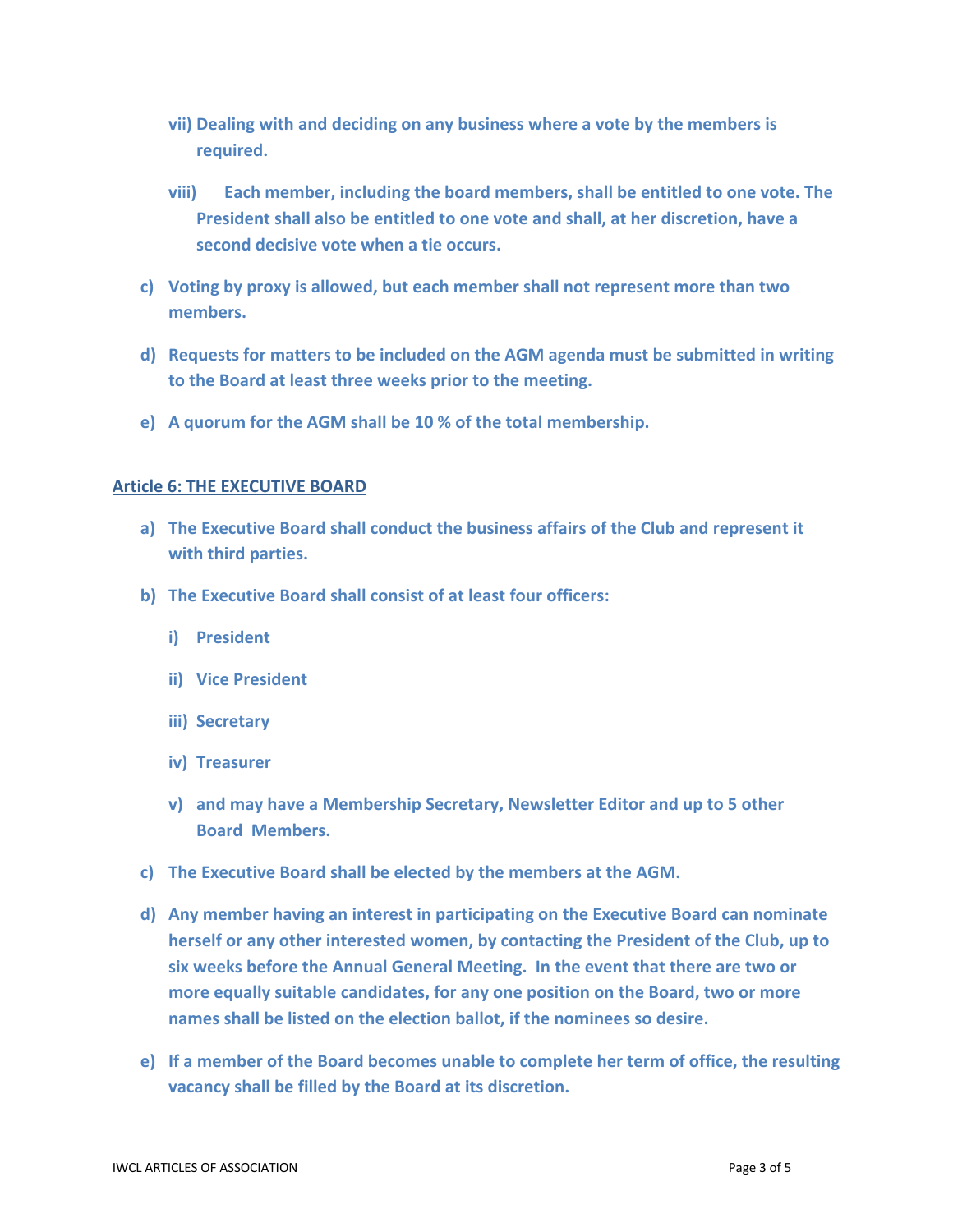# **Article 7: THE AUDITORS**

**The Club's accounts are audited by an Auditor elected by the AGM, and the Auditor shall submit a written report at the following AGM.**

# **Article 8: POWERS TO SIGN**

- **a) The President and the Treasurer shall have the power to sign on behalf of the Club. When a change is necessary, the AGM shall determine the amount above which two signatures are required.**
- **b) The Club shall be liable for its obligations exclusively within its assets. The liability of each member of the Club shall be limited in such a way that no individual member of the Club, including the members of the Executive Board, shall be liable for any debt, obligation, or liability of the Club beyond her membership fee.**
- **c) In order to protect individual members when acting on behalf of the Club, liability insurance shall be maintained. Each member and their family members or guests who take part in a club event do so at their own risk.**

### **Article 9: MEETING OF THE EXECUTIVE BOARD**

- **a) Meetings of the Executive Board shall be held not less than five times each year. The place and date of the next meeting shall be decided upon conclusion of each meeting.**
- **b) The quorum for each meeting shall be 50 % plus one.**
- **c) The Board may create sub committees when needed.**
- **d) Decision-making at Board meetings shall be by a simple majority vote.**

### **Article 10: AMENDMENTS OF THE ARTICLES OF ASSOCIATION**

- **a) The Articles of the Club may only be modified as follows:**
- **b) Any suggestion for modification of the Articles must be made in writing to the President of the Club at least five weeks prior to the General Meeting.**
- **c) Full notice of the proposed modification must be given to the members at least three weeks prior to the Annual General Meeting.**